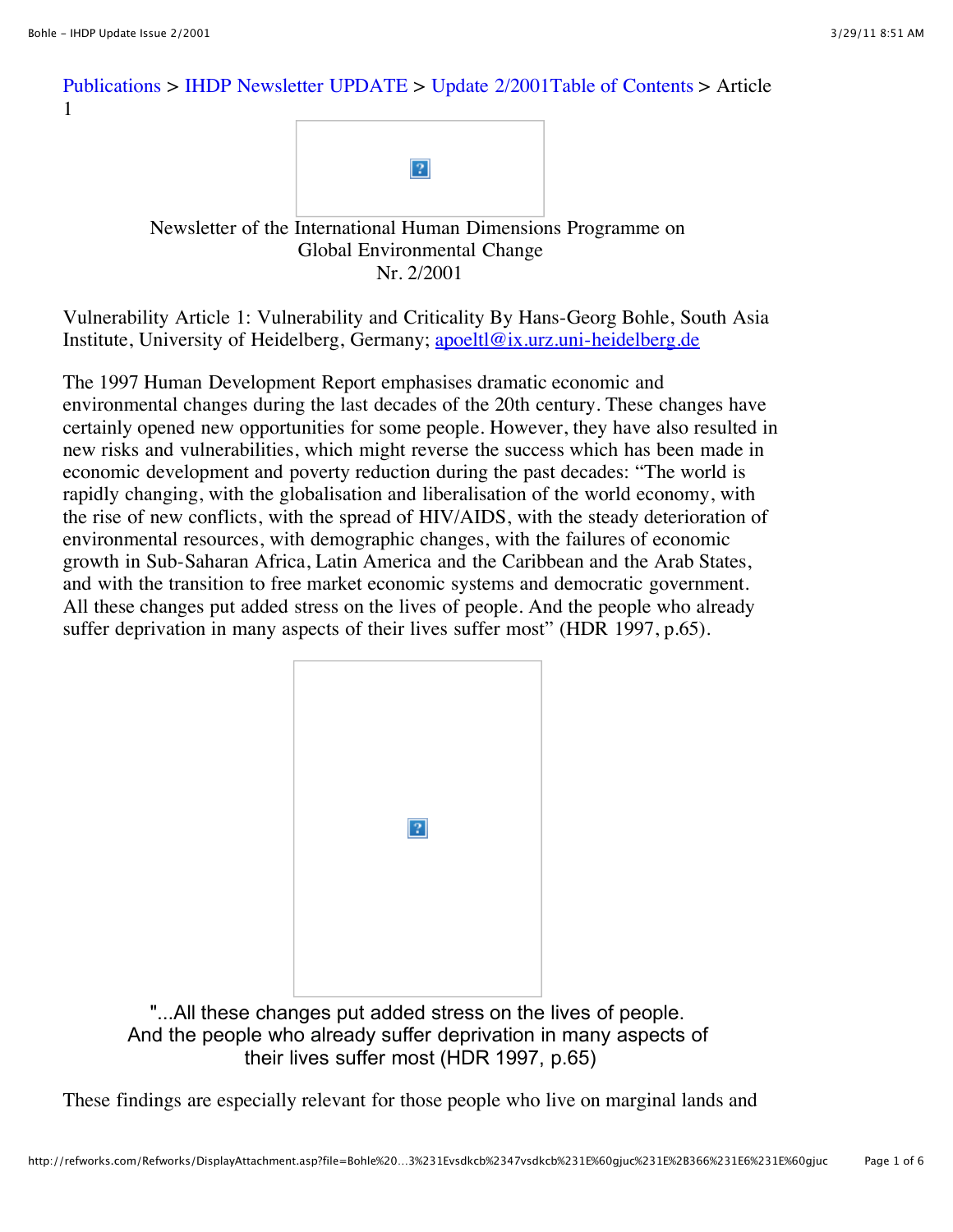are affected by an increasing degradation of their natural resources. Even the most conservative estimates of the Human Development Report show that almost half of the world's poorest people, more than 500 million, live on marginal lands such as droughtprone regions and upland areas of the Himalayas and Andes. Under current policies and conditions, that number will probably rise to 800 million by the year 2020. The ecosystems of these areas are extremely fragile. Soils are susceptible to erosion, rainfall is highly unstable, with considerable seasonal and annual fluctuations. Recent environmental stresses, such as deforestation, prolonged droughts, erosion and dwindling surface and ground water, all increase the risks for the poor and vulnerable (HDR 1997, p. 69).

In the light of these changing risk environments, a closer examination of resilience to withstand heightened vulnerability is certainly a most urgent priority, as Roger Kasperson states in his contribution to this newsletter. This article will highlight some original empirical work on vulnerable people in critical environments. Most of these studies were initiated by the former IGU Commission on "Vulnerable Food Systems" (chaired by Hans-Georg Bohle from 1988-1996). The present contribution will then draw some basic conclusions on the diverse patterns of vulnerability in different ecological contexts, with the main objective to contribute to conceptual and theoretical progress in vulnerability analysis and to address the causal structures of vulnerability.

This discussion on concepts and theories of vulnerability will be based on the following case studies: 1) Beate Lohnert on Mali (1995): a study on survival strategies of most vulnerable groups at the periphery of Mopti under the impact of national food policies and food trade; 2) Armin Haas on Mali (1995): an investigation into the importance of logistics for food security, with special emphasis on the role of river transportation of food to most critical regions; 3) Jörg Gertel on Egypt (1995): a diagnostic study on the oligopolistic structure of the food system of the Cairo urban agglomeration and its adverse implications for the vulnerability of poor urban populations; 4) Christoph Dittrich on Pakistan (1995): a study on the impact of highland-lowland interactions for food security in peripheral high mountain areas of the Karakorum; 5) Fred Krüger on Botswana (1997): an empirical work on livelihood security and vulnerability of urban populations in Gaborone; 6) Veronika Ulbert on the Dominican Republic (1999): an empirical investigation into environmental problems and resource management in the dry region of the Dominican Republic, with special emphasis on gender aspects; 7) Hans-Georg Bohle on Nepal (1999): a study on the complexity and desperate state of survival strategies applied by extremely poor mountain farmers in peripheral, ecologically degraded and food-deficit mountain regions of Nepal; 8) Susanne van Dillen on India (2001): a thesis on the complex patterns of survival strategies in a drought-prone village of Tamil Nadu, with special emphasis on the potential and impact of everyday mobility; 9) Hannah Büttner on India (2001): an investigation into the institutional arrangements regarding surface water management in drought-prone regions of West Bengal and their implications for vulnerable populations; 10) Markus Mayer on Sri Lanka (2001): a study of the conflict potential of unemployed youth in resource-poor, drought-ridden regions of Sri Lanka; 11) Sabine Tröger on Tanzania (2001): an actor-orientated analysis of structuration processes and everyday-life survival strategies in a situation of dramatic political, economic, social and cultural change, with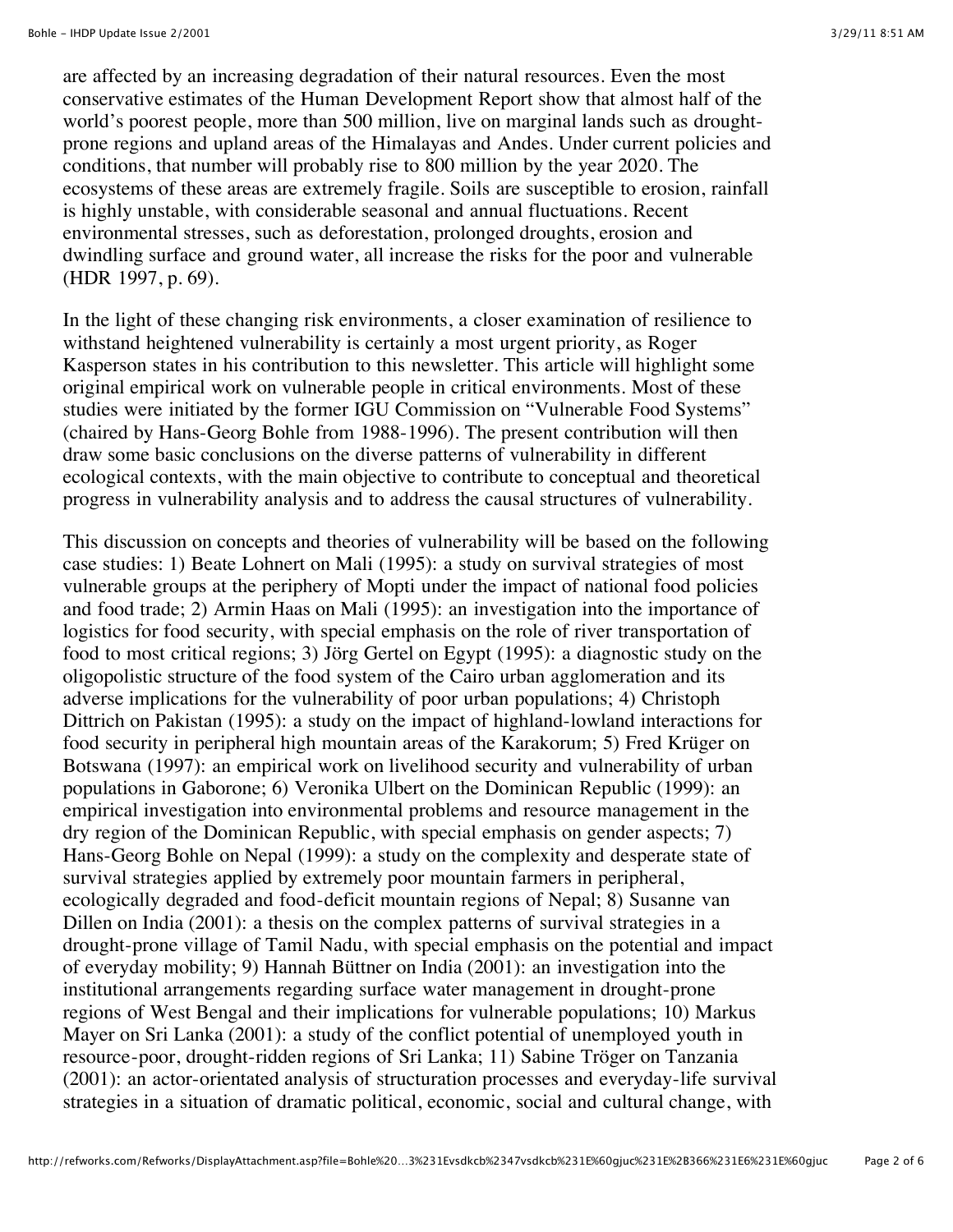special emphasis on the erosion of traditional security systems.

As one initial general conclusion of all these empirical studies, we can state that the general distinction between an "external" and an "internal" side of vulnerability as proposed by Chambers (1989) proved to be quite useful, where the "external" perspective refers mainly to the structural dimensions of vulnerability and risk, while the "internal" dimension of vulnerability focuses on coping and action to overcome or at least mitigate the negative effects of economic and ecological change (see Fig. 1). While the "external" side of vulnerability exposure has been discussed elsewhere (Watts and Bohle 1993), the "internal" side of coping has so far been widely neglected, especially in conceptual and theoretical terms. As the findings of the above mentioned studies indicate, coping is a highly complex, contextual and dynamic issue, especially in times of acute crisis, but also in coping with everyday or seasonal risks. Three main strands of conceptual and theoretical discussions seem to be most relevant to grasp the whole range of coping strategies (Fig. 1). Naturally, all three approaches overlap in multiple ways, and they are also closely linked to the external/structural context in which they are embedded.

A first strand of research focuses on action-oriented approaches, especially on the interaction and dialectic relationship between the external and internal side of vulnerability or, to speak in Giddens' (1996) terms, "structure" and "agency." It is still an open question and certainly highly contextual to what extent food-insecure people have a bundle of options to cope with food crisis or to what extent their coping strategies are determined by structural constraints.

A second approach which is closely linked to action theory is the concept of access, especially to coping resources or "assets." The concept of assets distinguishes between economic, socio-political, infrastructural, ecological and personal assets. The starting point of this strand of discussion is the observation that assets which people control contribute to mitigate their vulnerability and strengthen their resilience towards economic and ecological risks. The more assets they control, the less vulnerable they are and the greater are their capacities to successfully cope with risks, stress and shocks. As our studies have clearly shown, the so-called "social assets" play a most important role for the most vulnerable populations who, as a rule, control very few economic, political, infrastructural, ecological and personal assets. For them, the last resort are social assets in the sense of being integrated into social networks of mutual trust, shared norms and reciprocity. The whole question of access to control over assets is closely linked with the political economy of the region under consideration and in which way various groups of people are embedded in the basic structures and dynamics of society, economy, and polity.

This leads, finally, to the third basic conceptual approach, namely conflict and crisis theory. Issues of access to control over resources, assets and coping capacities are, as a rule, highly contested in an arena of risk and criticality, and the capacities to successfully manage crisis situations and solve conflicts will be a basic determinant for successful or less successful coping with change and the accompanied risk.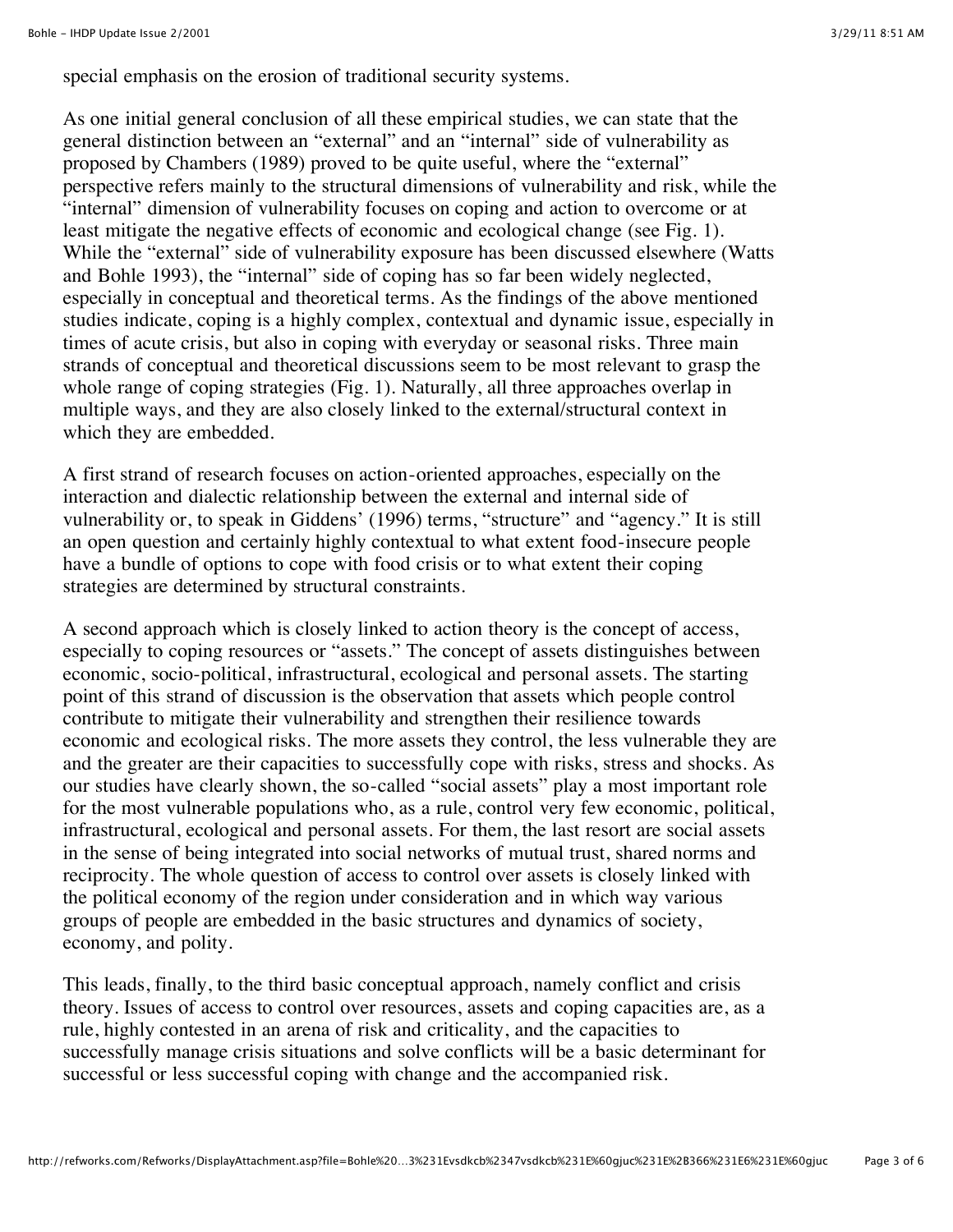

Source: H.-G. Bohle, 04/2001.

Fig. 1 seeks to integrate these concepts into a comprehensive, but simplistic model on the causal structure of vulnerability. This model can not only serve as a framework for vulnerability analysis, but may also provide some insights into the causal structures of vulnerability. When Roger Kasperson states in this newsletter that significant future scientific progress in the field of vulnerability analysis under conditions of global environmental change is unlikely in the absence of greater conceptual progress, our work can hopefully be seen as at least a first step in that direction.



*Herders in the Highlands of Pakistan Photo by Maarit Thiem*

References: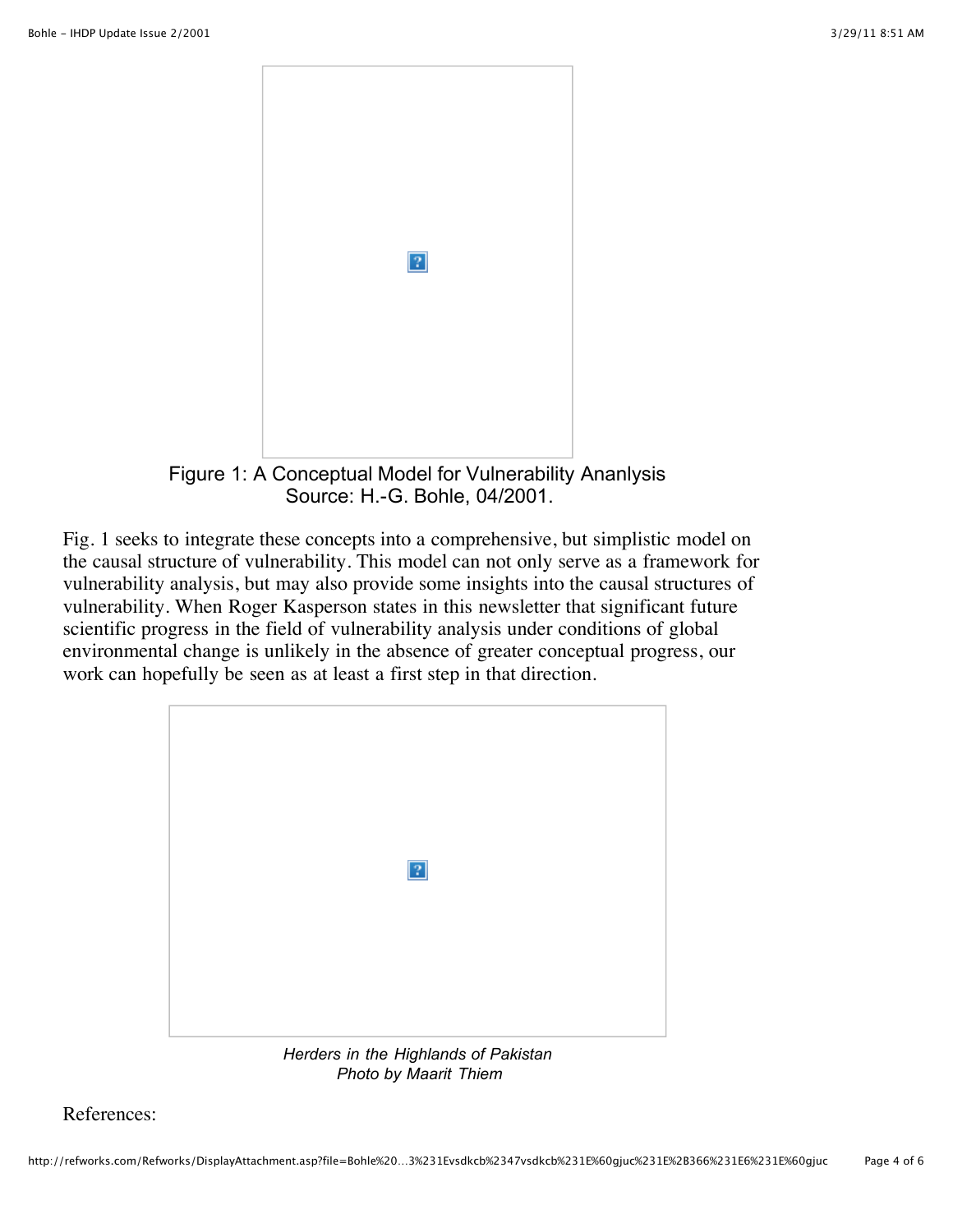$\Box$ 

 $\sim$ 

- Bohle, H. G. (1999): Coping with Vulnerability and Unsustainability. The Case of Nepalese Upland Farmers. In: Lohnert, B., Geist, H. (eds.), op. cit. pp.55-74.
- Büttner, H. (2001): Institutionen, Konflikte und Umweltprobleme bei der Bewirtschaftung natürlicher Ressourcen. Eine Fallstudie zu Wasserkrise und Wasserernte in Indien. Ph.D. dissertation University of Heidelberg, Germany. To appear in: Studien zur Geographischen Entwicklungsforschung. Verlag für Entwicklungspolitik. Saarbrücken.
- van Dillen, S. (2001): The Spheres of Livelihood: Vulnerability, Livelihood Security and Mobility in a South Indian Village. Ph.D. dissertation University of Heidelberg, Germany. To appear in: Studies in Development Geography. Verlag für Entwicklungspolitik. Saarbrücken.
- Dittrich, C. (1995). Ernährungssicherung und Entwicklung in Nordpakistan. Freiburger Studien zur Geographischen Entwicklungsforschung. Verlag für Entwicklungspolitik. Saarbrücken.
- Gertel, J. (ed.) (1995): The Metropolitan Food System of Cairo. Freiburg Studies in Development Geography, Vol. 13. Verlag für Entwicklungspolitik. Saarbrücken.
- Haas, A. (1995): Hunger und Logistik. Der Beitrag des Transportwesens zur Ernährungssicherung im Niger-Binnendelta der Republik Mali. Freiburger Studien zur Geographischen Entwicklungsforschung. Verlag für Entwicklungspolitik. Saarbrücken.
- Krüger, F. (1997): Urbanisierung und Verwundbarkeit in Botswana. Existenzsicherung und Anfälligkeit städtischer Bevölkerungsgruppen in Botswana. Centaurius-Verlagsgesellschaft. Paffenweiler.
- Lohnert, B. and Geist, H. (eds.): Coping with Changing Environments. Social Dimensions of Endangered Ecosystems in the Developing World. Ashgate. Aldershot.
- Lohnert, B. (1995): Überleben am Rande der Stadt. Ernährungspolitik, Getreidehandel und verwundbare Gruppen in Mali. Das Beispiel Mopti. Freiburger Studien zur Geographischen Entwicklungsforschung. Verlag für Entwicklungspolitik. Saarbrücken.
- Mayer, M. (2001): Jugendkonflikte und dezentrale Planung in Sri Lanka. Ph.D. dissertation University of Heidelberg, Germany. To appear in: Studies in Development Geography. Verlag für Entwicklungspolitik. Saarbrücken.
- Tröger, S. (2001): Handeln zur Ernährungssicherung im Zeichen gesellschaftlichen Umbruchs. Untersuchungen auf dem Ufipa-Plateau im Südwesten Tansanias. Habilitation thesis. University of Bayreuth, Germany (in print).
- Ulbert, V. (1999): Partizipative Gender-Forschung. Umweltforschung und Strategien der Ressourcennutzung in der Dominikanischen Republik. Freiburger Studien zur Geographischen Entwicklungsforschung. Verlag für Entwicklungspolitik. Saarbrücken.
- Watts, M. J. and Bohle, H.-G. (1993): The Space of Vulnerability: the Causal Structure of Hunger and Famine. In: Progress in Human Geography 17 (1), pp.43- 67